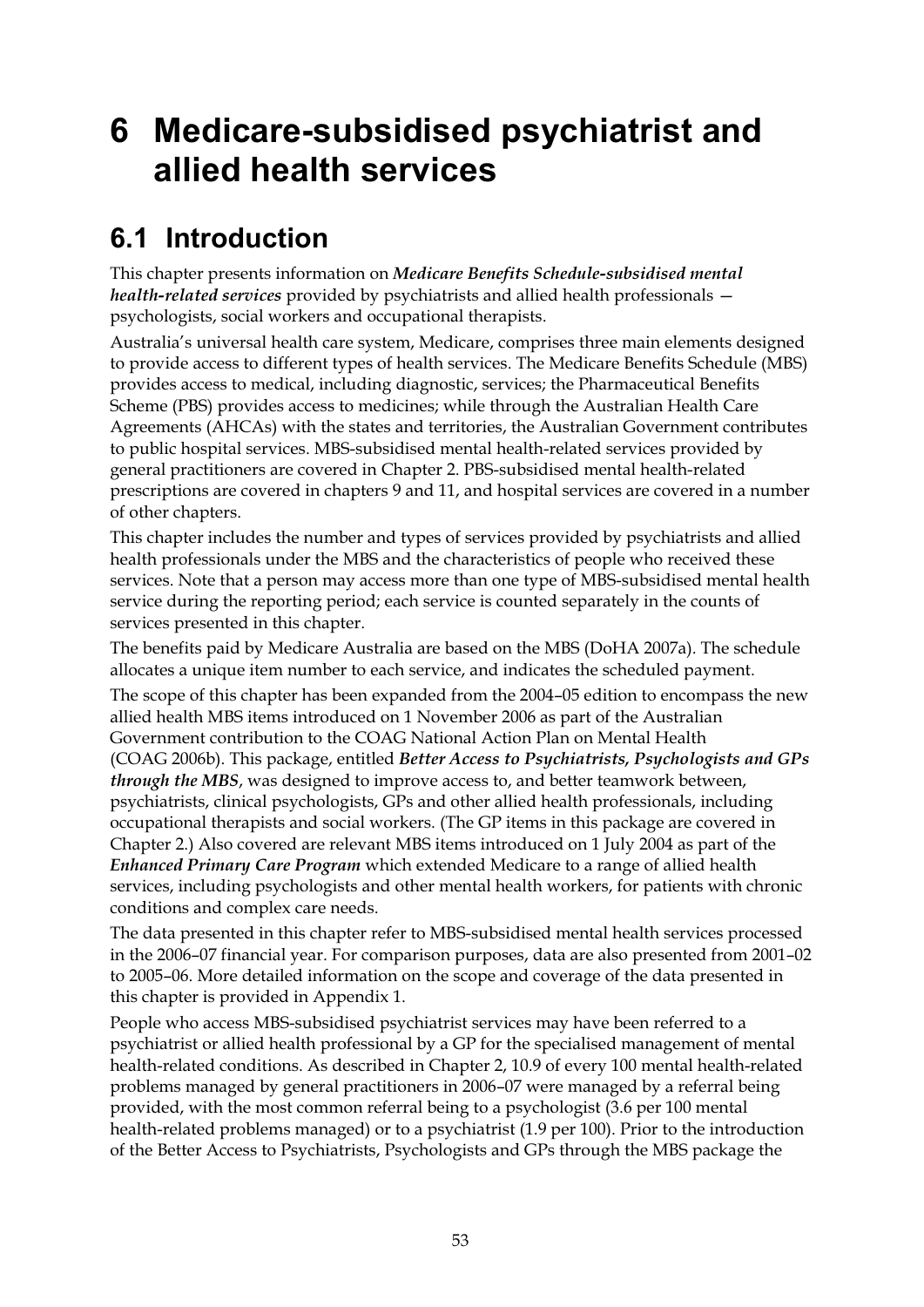trend of referrals was the reverse, with referrals to psychiatrists outnumbering referrals to psychologists.

#### **Key concepts**

*MBS-subsidised mental health-related services* are services provided by a psychiatrist or an allied health professional (psychologists, social workers and occupational therapists) on a fee-for-service basis that are partially or fully funded under Medicare and as listed in Table 6.3. Note that electroconvulsive therapy can be provided by either a psychiatrist or another medical practitioner.

*Better Access to Psychiatrists, Psychologists and General Practitioners through the MBS* is a package of new MBS items introduced on 1 November 2006 to improve access to, and better teamwork between, psychiatrists, clinical psychologists, GPs and other allied health professionals. Comprises three subgroups:

- GP Mental Health Care Plans (covered in Chapter 2)
- Psychological Therapy Services (claimable by clinical psychologists)
- Focussed Psychological Strategies (Allied Mental Health) (covering general psychologists, occupational therapists and social workers).

The *Enhanced Primary Care Program* is a program introduced on 1 July 2004 to provide access to specific allied health services for patients with chronic conditions and complex care needs being managed by their GP under an Enhanced Primary Care plan. The two MBS items listed under this program which relate specifically to mental health are:

- item 10956 − services provided by a mental health worker (includes psychologists, mental health nurses, occupational therapists, social workers and Aboriginal health workers)
- item 10968 − services provided by a psychologist.

The MBS-subsidised mental health services cover patient attendances (or consultations) provided in different settings as well as other services, such as preparation and review of mental health care plans, group psychotherapy, case conferencing and electroconvulsive therapy. The types of services covered in this chapter relate to specific MBS item codes (as shown in Table 6.3) and as described below:

- **Attendances:** in this chapter, the data on patient attendances have been presented according to provider type (psychiatrist, psychologist, occupational therapist and social worker) and setting, including consulting rooms, hospitals and other locations (such as for home visits).
- **Other services:** data are also presented in this chapter on the following services funded under the MBS:
	- group psychotherapy;
	- interview of a person other than a patient;
	- telepsychiatry (that is, use of communications technology in the provision of psychiatric services);
	- case conferencing;
	- electroconvulsive therapy;
	- psychological therapy services; and,
	- focussed psychological strategies (allied health).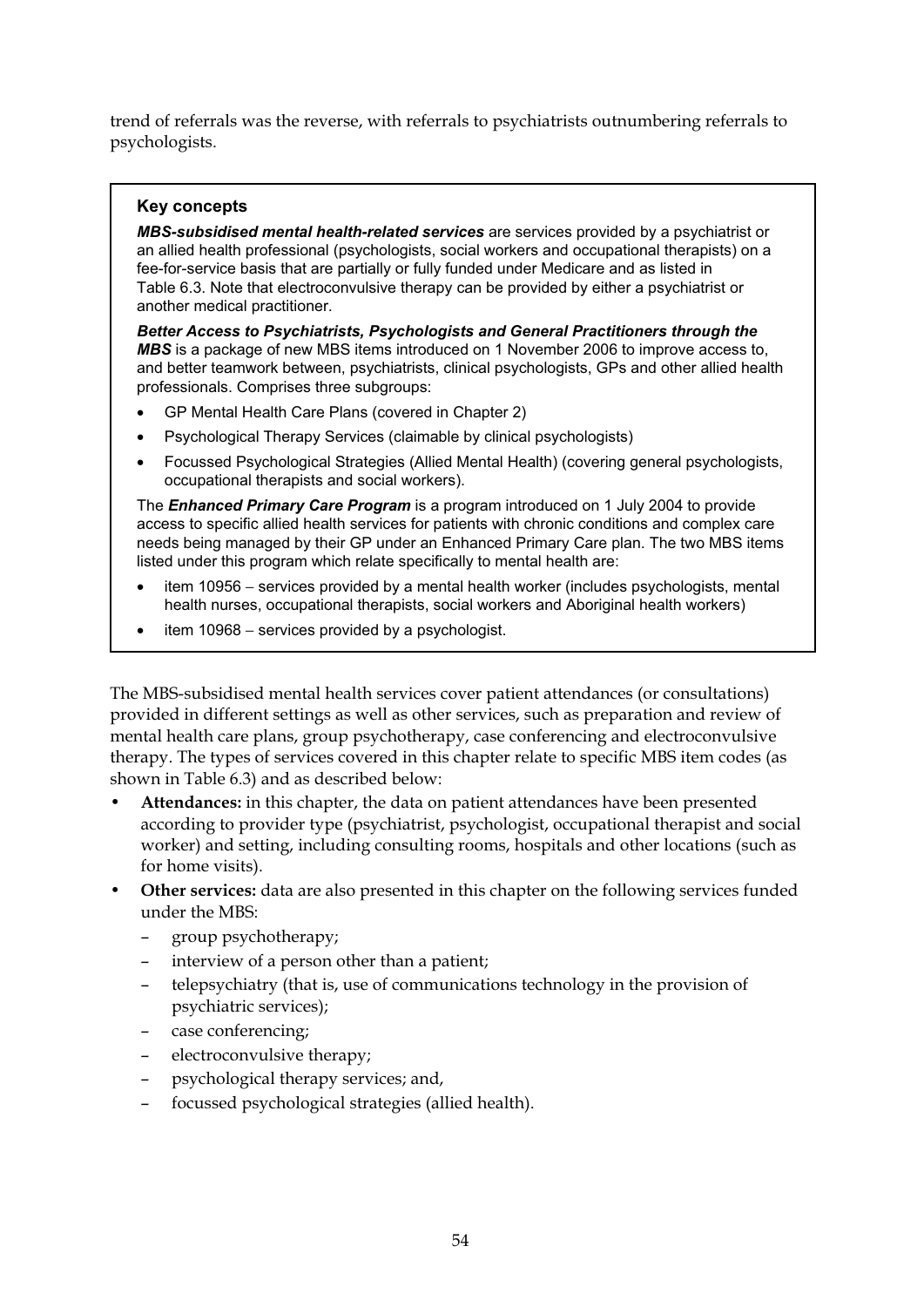More details on the specific MBS items can be found in the *Medicare Benefits Schedule book* (DoHA 2007a). Note that for items 300–370 (MBS Group A8) and 855–866

(Case Conference – Consultant Psychiatrist), only medical practitioners who are recognised as psychiatrists for the purposes of the Health Insurance Act are eligible to provide services attracting an MBS subsidy. For Medicare payments to be made on items in MBS Group M6 (Psychological Therapy Services) and MBS Group M7 (Focussed Psychological Strategies (Allied Mental Health)) the provider (psychologist, occupational therapist or social worker, as appropriate) must be registered with Medicare Australia as meeting the credential requirements for provision of the service.

In addition to the information on the MBS-subsidised psychiatrist and allied mental health services presented in this chapter, other information about psychiatrists and allied mental health providers is included in this report as follows:

- mental health-related medications prescribed by psychiatrists and subsidised under the PBS/RPBS are outlined in Chapter 11;
- information on the psychiatrist and mental health nurse workforce is presented in Chapter 13; and,
- data on expenditure on both MBS-subsidised psychiatrist and allied mental health services, and PBS/RPBS subsidised mental health-related prescriptions are detailed in Chapter 14.

Note also that some of the services covered in this chapter (such as electroconvulsive therapy and in-hospital services) are also included in other parts of this publication.

MBS-subsidised mental health-specific services provided by GPs are covered in Chapter 2.

### **6.2 People accessing MBS-subsidised mental health services**

Overall, in 2006–07, an estimated 272,228 people (or 1.3% of the Australian population) received MBS-subsidised psychiatrist services. Thus, on average, around one in every 77 Australians was provided with one or more of these MBS-subsidised psychiatrist services in 2006–07.

During this period, 1,986,533 MBS-subsidised psychiatrist services were provided, an average of 7.3 services per patient (Table 6.1).

During 2006–07, and mainly between November 2006 and June 2007, an estimated 164,912 people (or 0.8% of the population) received MBS-subsidised allied health services, covering both the Enhanced Primary Care items and the Better Access to Psychiatrists, Psychologists and GPs through the MBS items. As the latter items were only introduced on 1 November 2006, the data for 2006–07 do not comprise a full year's operation of these allied health items.

The number of MBS-subsidised allied health services provided was 668,902, an average of 4.1 services per patient.

Females used the psychiatrist services subsidised through the MBS to a greater extent than males, making up more than half (54.6%) of the patients and averaging 8.1 services each (compared with 6.3 services per male). The number of female patients per 1,000 population (14.2) was also higher than that for males (11.9).

In 2006–07, 42.7% of patients were aged 35–54 years and accounted for almost half (47.0%) of all MBS-subsidised psychiatrist services.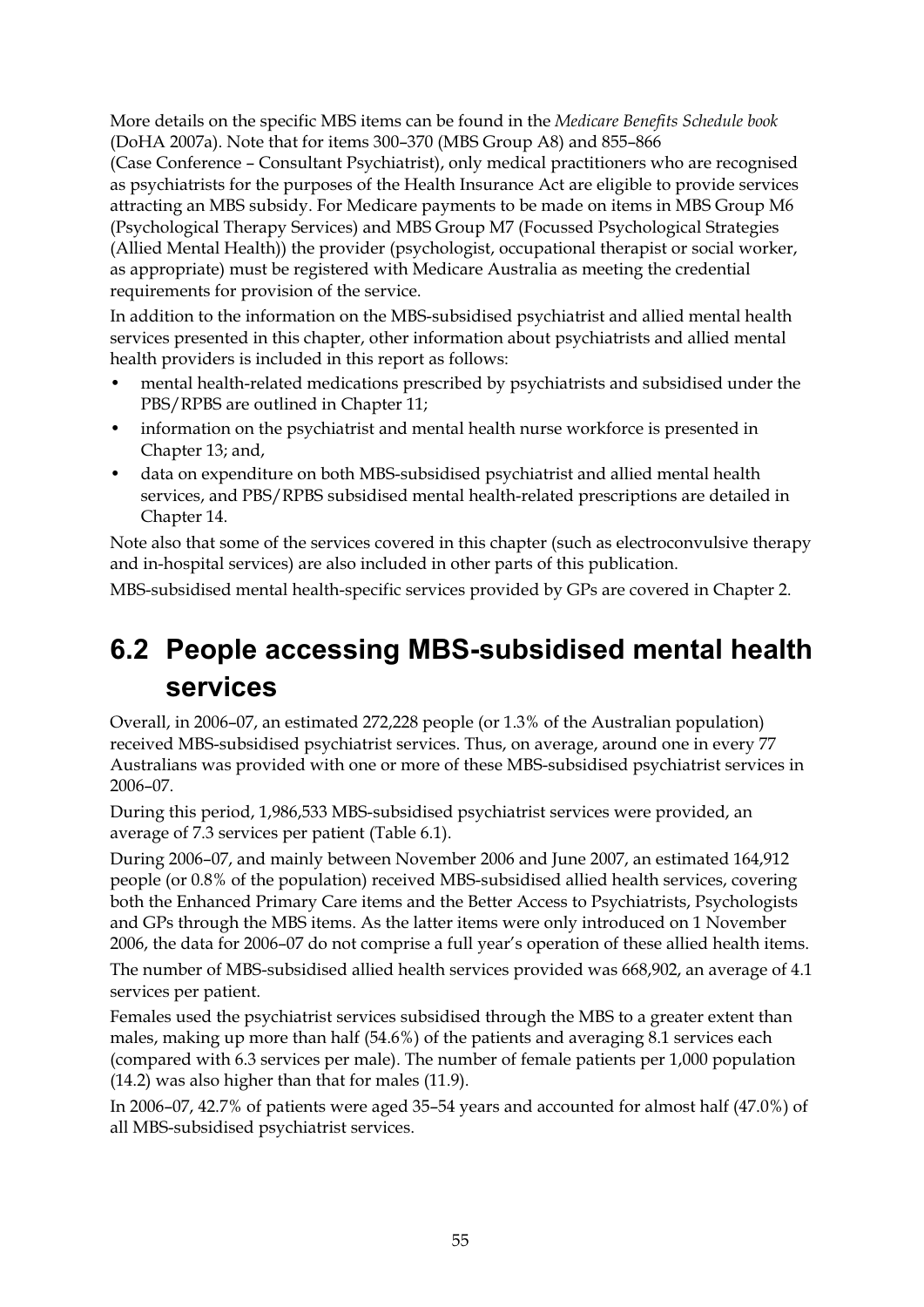| <b>Patient demographics</b>      | Number of<br>patients        | Per cent of<br>patients | <b>Patients</b><br>per 1,000<br>population <sup>(b)</sup> | Number of<br>services | Per cent of<br>services | <b>Services</b><br>per patient |  |  |  |  |
|----------------------------------|------------------------------|-------------------------|-----------------------------------------------------------|-----------------------|-------------------------|--------------------------------|--|--|--|--|
|                                  | <b>Psychiatrist services</b> |                         |                                                           |                       |                         |                                |  |  |  |  |
| Age (years)                      |                              |                         |                                                           |                       |                         |                                |  |  |  |  |
| Less than 15                     | 10,046                       | 3.7                     | 2.5                                                       | 37,721                | 1.9                     | 3.8                            |  |  |  |  |
| $15 - 24$                        | 34,321                       | 12.6                    | 11.8                                                      | 209,656               | 10.6                    | 6.1                            |  |  |  |  |
| $25 - 34$                        | 46,272                       | 17.0                    | 15.9                                                      | 332,546               | 16.7                    | 7.2                            |  |  |  |  |
| $35 - 44$                        | 58,182                       | 21.4                    | 18.9                                                      | 454,689               | 22.9                    | 7.8                            |  |  |  |  |
| 45–54                            | 58,052                       | 21.3                    | 20.1                                                      | 478,204               | 24.1                    | 8.2                            |  |  |  |  |
| $55 - 64$                        | 39,922                       | 14.7                    | 17.4                                                      | 310,914               | 15.7                    | 7.8                            |  |  |  |  |
| $65+$                            | 25,433                       | 9.3                     | 9.3                                                       | 162,803               | 8.2                     | 6.4                            |  |  |  |  |
| Sex                              |                              |                         |                                                           |                       |                         |                                |  |  |  |  |
| Male                             | 123,560                      | 45.4                    | 11.9                                                      | 781,998               | 39.4                    | 6.3                            |  |  |  |  |
| Female                           | 148,668                      | 54.6                    | 14.2                                                      | 1,204,535             | 60.6                    | 8.1                            |  |  |  |  |
| <b>Total psychiatrist items</b>  | 272,228                      | 100.0                   | 13.1                                                      | 1,986,533             | 100.0                   | 7.3                            |  |  |  |  |
|                                  |                              |                         | <b>Allied health services</b>                             |                       |                         |                                |  |  |  |  |
| Age (years)                      |                              |                         |                                                           |                       |                         |                                |  |  |  |  |
| Less than 15                     | 12,474                       | 7.6                     | 3.1                                                       | 46,468                | 6.9                     | 3.7                            |  |  |  |  |
| $15 - 24$                        | 23,101                       | 14.0                    | 8.0                                                       | 91,120                | 13.6                    | 3.9                            |  |  |  |  |
| $25 - 34$                        | 35,482                       | 21.5                    | 12.2                                                      | 147,007               | 22.0                    | 4.1                            |  |  |  |  |
| $35 - 44$                        | 38,740                       | 23.5                    | 12.6                                                      | 161,059               | 24.1                    | 4.2                            |  |  |  |  |
| $45 - 54$                        | 29,984                       | 18.2                    | 10.4                                                      | 124,460               | 18.6                    | 4.2                            |  |  |  |  |
| $55 - 64$                        | 17,587                       | 10.7                    | 7.7                                                       | 71,232                | 10.6                    | 4.1                            |  |  |  |  |
| $65+$                            | 7,544                        | 4.6                     | 2.8                                                       | 27,556                | 4.1                     | 3.7                            |  |  |  |  |
| Sex                              |                              |                         |                                                           |                       |                         |                                |  |  |  |  |
| Male                             | 54,355                       | 33.0                    | 5.2                                                       | 214,975               | 32.1                    | 4.0                            |  |  |  |  |
| Female                           | 110,557                      | 67.0                    | 10.5                                                      | 453,927               | 67.9                    | 4.1                            |  |  |  |  |
| <b>Total allied health items</b> | 164,912                      | 100.0                   | 7.9                                                       | 668,902               | 100.0                   | 4.1                            |  |  |  |  |

**Table 6.1: People receiving MBS-subsidised psychiatrist and allied health services: patient demographic characteristics and services received, 2006–07(a)**

(a) Allied Health items were introduced on 1 November 2006 so data are not for a full year.

(b) Crude rate based on the preliminary Australian estimated resident population as at 31 December 2006.

*Source:* Medicare Benefits Schedule data (DoHA).

Psychiatrist services were accessed at a rate of 96 services per 1,000 population (Table 6.2). This figure varied substantially when analysed by area of residence; from a high of 113.2 services per 1,000 in major cities, down to 18.8 services per 1,000 population in very remote areas. There were 66.7 psychiatrist services per 1,000 in inner regional areas, while rates in outer regional and remote areas were similar (40.5 and 43.8 services per 1,000 population, respectively.

Access for allied health services as a whole was similar in major cities and inner regional areas (33.2 and 33.6 services per 1,000 population, respectively). Rates were lower in outer regional and remote areas (25.0 and 22.4 services per 1,000 population, respectively), while service utilisation rates in very remote areas were substantially lower, at 5.3 services per 1,000 population (Table 6.2).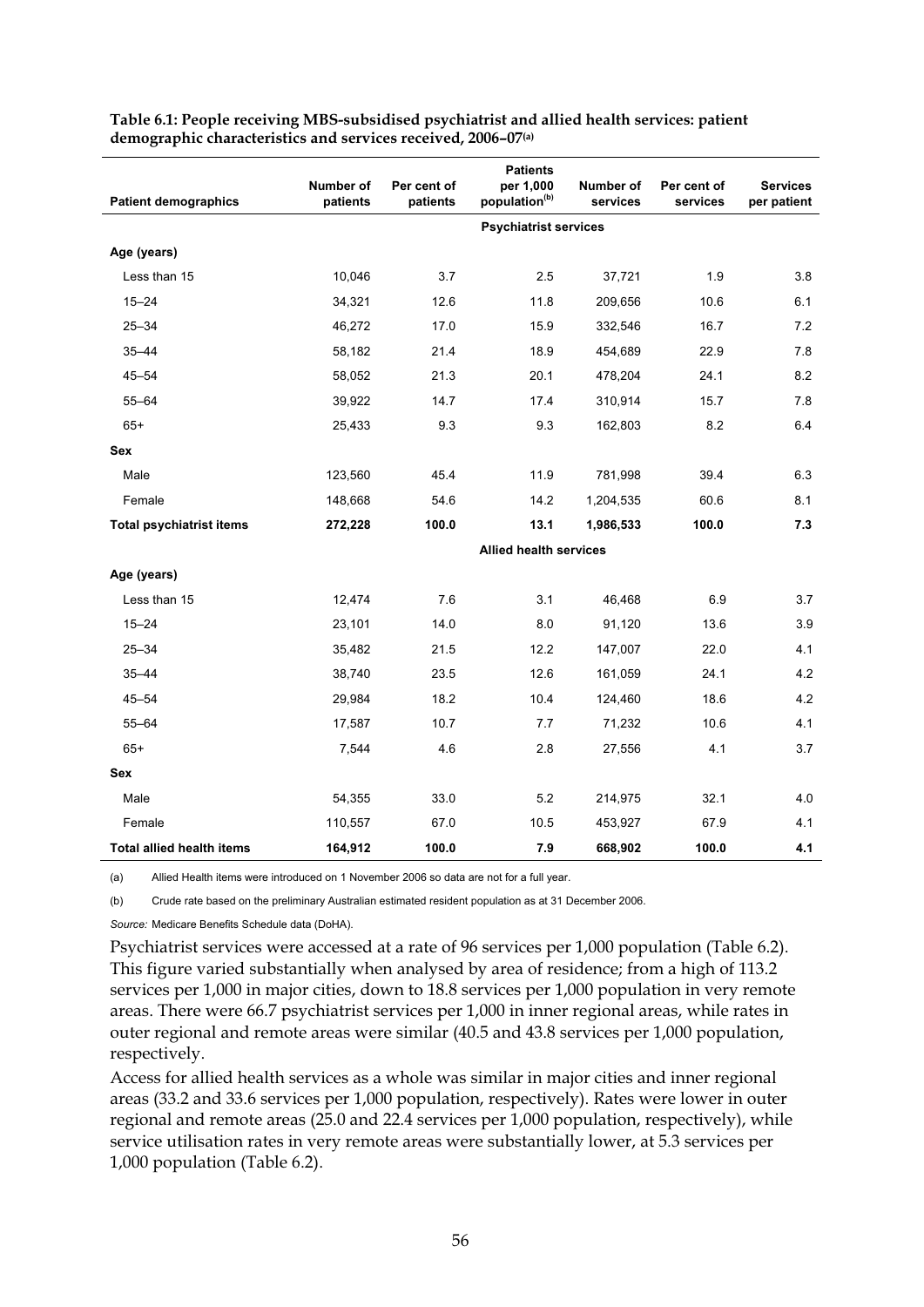|                                                            | <b>Patients</b><br><b>Services</b>                                         |             |                                |                               |             |                                                               |                                   |
|------------------------------------------------------------|----------------------------------------------------------------------------|-------------|--------------------------------|-------------------------------|-------------|---------------------------------------------------------------|-----------------------------------|
| Patient area of                                            | Number of                                                                  | Per cent of | Rate<br>(patients per<br>1,000 | Number of                     | Per cent of | Rate<br>(services per<br>1,000<br>population) <sup>(c))</sup> | <b>Services</b><br>per<br>patient |
| residence                                                  | population) <sup>(c)</sup><br>patients<br>services<br>patients<br>services |             |                                |                               |             |                                                               |                                   |
|                                                            |                                                                            |             |                                | <b>Psychiatrist services</b>  |             |                                                               |                                   |
| Major cities                                               | 204,970                                                                    | 75.3        | 14.5                           | 1,604,281                     | 80.8        | 113.2                                                         | 7.8                               |
| Inner regional                                             | 45,330                                                                     | 16.7        | 11.1                           | 272,340                       | 13.7        | 66.7                                                          | 6.0                               |
| Outer regional                                             | 16,044                                                                     | 5.9         | 8.2                            | 79,493                        | 4.0         | 40.5                                                          | 5.0                               |
| Remote                                                     | 3,000                                                                      | 1.1         | 9.4                            | 13,959                        | 0.7         | 43.8                                                          | 4.7                               |
| Very remote                                                | 847                                                                        | 0.3         | 5.0                            | 3,208                         | 0.2         | 18.8                                                          | 3.8                               |
| Unknown/Migratory                                          | 2,037                                                                      | 0.7         | $\ddotsc$                      | 13,252                        | 0.7         | $\sim$ $\sim$                                                 | 6.5                               |
| Total                                                      | 272,228                                                                    | 100.0       | 13.2                           | 1,986,533                     | 100.0       | 96.0                                                          | 7.3                               |
|                                                            |                                                                            |             |                                | <b>Allied health services</b> |             |                                                               |                                   |
| Psychological Therapy Services-clinical psychologists      |                                                                            |             |                                |                               |             |                                                               |                                   |
| Major cities                                               | 34,908                                                                     | 75.1        | 2.5                            | 146,561                       | 77.2        | 10.3                                                          | 4.2                               |
| Inner regional                                             | 8,296                                                                      | 17.9        | 2.0                            | 31,734                        | 16.7        | 7.8                                                           | 3.8                               |
| Outer regional                                             | 2,451                                                                      | 5.3         | 1.2                            | 8,740                         | 4.6         | 4.5                                                           | 3.6                               |
| Remote                                                     | 294                                                                        | 0.6         | 0.9                            | 958                           | 0.5         | 3.0                                                           | 3.3                               |
| Very remote                                                | 72                                                                         | 0.2         | 0.4                            | 216                           | 0.1         | 1.3                                                           | 3.0                               |
| Unknown/Migratory                                          | 431                                                                        | 0.9         | $\sim$                         | 1,737                         | 0.9         | $\sim$ $\sim$                                                 | 4.0                               |
| Total                                                      | 46,452                                                                     | 100.0       | 2.2                            | 189,946                       | 100.0       | 9.2                                                           | 4.1                               |
| Enhanced primary care-registered psychologists             |                                                                            |             |                                |                               |             |                                                               |                                   |
| Major cities                                               | 10,993                                                                     | 64.6        | 0.8                            | 32,061                        | 65.2        | 2.3                                                           | 2.9                               |
| Inner regional                                             | 3,994                                                                      | 23.5        | 1.0                            | 11,501                        | 23.4        | 2.8                                                           | 2.9                               |
| Outer regional                                             | 1,698                                                                      | 10.0        | 0.9                            | 4,723                         | 9.6         | 2.4                                                           | 2.8                               |
| Remote                                                     | 271                                                                        | 1.6         | 0.9                            | 707                           | 1.4         | 2.2                                                           | 2.6                               |
| Very remote                                                | 14                                                                         | 0.1         | 0.1                            | 33                            | $0.1\,$     | $0.2\,$                                                       | 2.4                               |
| Unknown/Migratory                                          | 55                                                                         | 0.3         | г.                             | 165                           | 0.3         | $\ddotsc$                                                     | $3.0\,$                           |
| Total                                                      | 17,025                                                                     | 100.0       | 0.8                            | 49,190                        | 100.0       | 2.4                                                           | 2.9                               |
| Enhanced primary care-mental health workers <sup>(d)</sup> |                                                                            |             |                                |                               |             |                                                               |                                   |
| Major cities                                               | 958                                                                        | 66.9        | 0.1                            | 2,543                         | 65.2        | 0.2                                                           | 2.7                               |
| Inner regional                                             | 340                                                                        | 23.7        | 0.1                            | 999                           | 25.6        | 0.2                                                           | 2.9                               |
| Outer regional                                             | 107                                                                        | 7.5         | 0.1                            | 288                           | 7.4         | 0.1                                                           | 2.7                               |
| Remote                                                     | 21                                                                         | $1.5$       | 0.1                            | 51                            | 1.3         | 0.2                                                           | 2.4                               |
| Very remote                                                | 0                                                                          | $0.0\,$     | 0.0                            | $\mathbf 0$                   | 0.0         | 0.0                                                           | $\sim$ $\sim$                     |
| Unknown/Migratory                                          | 7                                                                          | 0.5         | $\sim$                         | 22                            | 0.6         | $\sim$                                                        | 3.1                               |
| Total                                                      | 1,433                                                                      | 100.0       | 0.1                            | 3,903                         | 100.0       | $0.2\,$                                                       | 2.7                               |

 **Table 6.2: People receiving MBS-subsidised psychiatrist and allied health services: patient area of residence and item group(a) of services received by remoteness area, 2006–07(b)**

 *(continued)*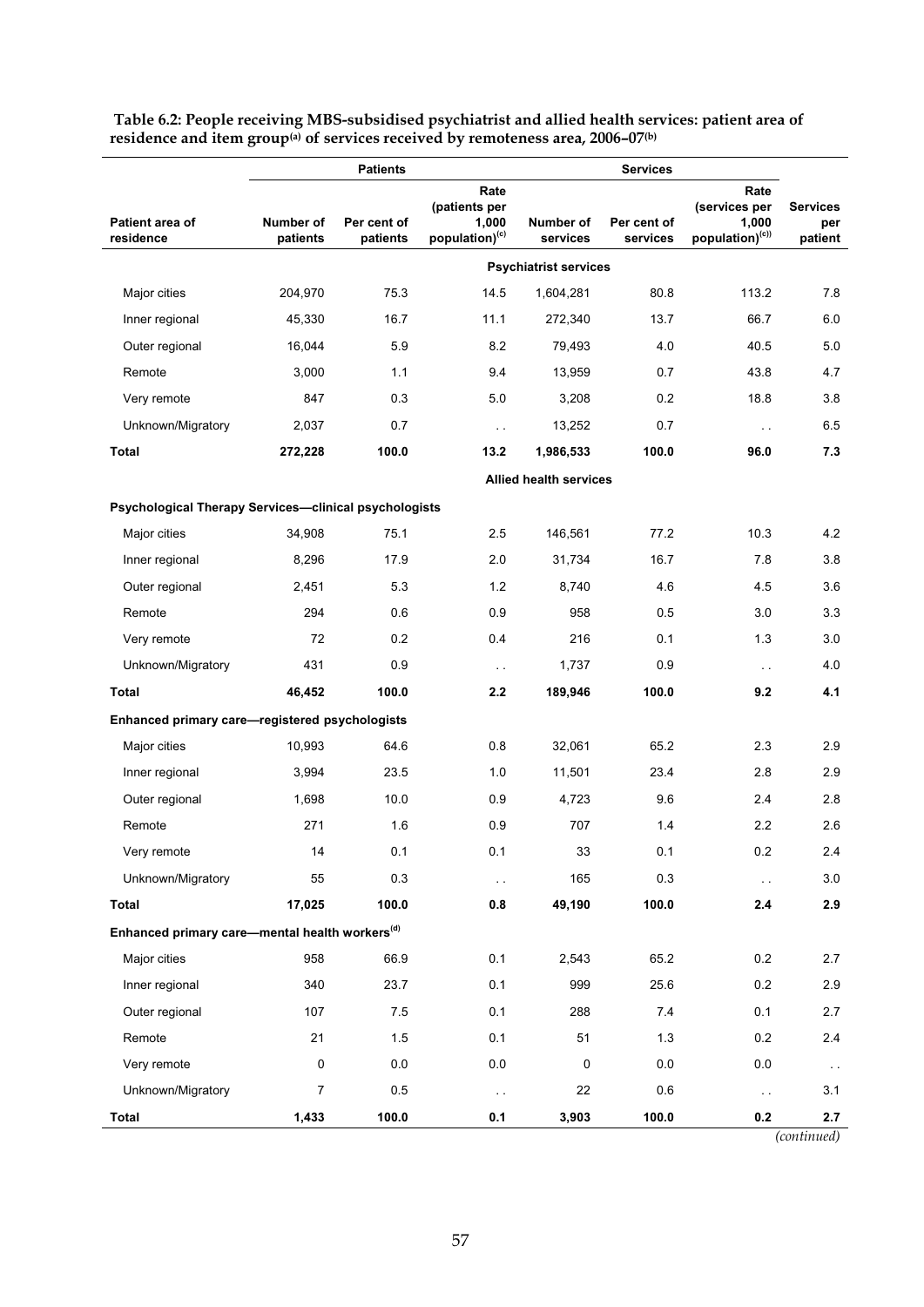| Patient area of<br>residence                                               | Number of<br>patients | Per cent of<br>patients | <b>Rate (patients)</b><br>per 1,000<br>population) <sup>(c)</sup> | Number<br>of<br>services | Per cent of<br>services | <b>Rate (services</b><br>per 1,000<br>population) <sup>(c)</sup> | <b>Services</b><br>per<br>patient |  |  |  |  |  |
|----------------------------------------------------------------------------|-----------------------|-------------------------|-------------------------------------------------------------------|--------------------------|-------------------------|------------------------------------------------------------------|-----------------------------------|--|--|--|--|--|
| Focussed Psychological Strategies (Allied Health)-registered psychologists |                       |                         |                                                                   |                          |                         |                                                                  |                                   |  |  |  |  |  |
| Major cities                                                               | 68,159                | 65.0                    | 4.8                                                               | 277,168                  | 68.1                    | 19.6                                                             | 4.1                               |  |  |  |  |  |
| Inner regional                                                             | 24,697                | 23.5                    | 6.1                                                               | 88,085                   | 21.6                    | 21.6                                                             | 3.6                               |  |  |  |  |  |
| Outer regional                                                             | 9,800                 | 9.3                     | 5.0                                                               | 33,795                   | 8.3                     | 17.2                                                             | 3.4                               |  |  |  |  |  |
| Remote                                                                     | 1,515                 | 1.4                     | 4.8                                                               | 5,337                    | 1.3                     | 16.7                                                             | 3.5                               |  |  |  |  |  |
| Very remote                                                                | 232                   | 0.2                     | 1.4                                                               | 636                      | 0.2                     | 3.7                                                              | 2.7                               |  |  |  |  |  |
| Unknown/Migratory                                                          | 524                   | 0.5                     | $\ddotsc$                                                         | 2,096                    | 0.5                     |                                                                  | 4.0                               |  |  |  |  |  |
| <b>Total</b>                                                               | 104,927               | 100.0                   | 5.1                                                               | 407,117                  | 100.0                   | 19.7                                                             | 3.9                               |  |  |  |  |  |
| Focussed Psychological Strategies (Allied Health)-occupational therapists  |                       |                         |                                                                   |                          |                         |                                                                  |                                   |  |  |  |  |  |
| Major cities                                                               | 408                   | 61.8                    | 0.0                                                               | 1,626                    | 65.0                    | 0.1                                                              | 4.0                               |  |  |  |  |  |
| Inner regional                                                             | 150                   | 22.7                    | 0.0                                                               | 540                      | 21.6                    | 0.1                                                              | 3.6                               |  |  |  |  |  |
| Outer regional                                                             | 90                    | 13.6                    | 0.0                                                               | 301                      | 12.0                    | 0.2                                                              | 3.3                               |  |  |  |  |  |
| Remote                                                                     | 5                     | 0.8                     | 0.0                                                               | 9                        | 0.4                     | 0.0                                                              | 1.8                               |  |  |  |  |  |
| Very remote                                                                | 0                     | 0.0                     | 0.0                                                               | $\mathbf 0$              | 0.0                     | 0.0                                                              | $\sim$ $\sim$                     |  |  |  |  |  |
| Unknown/Migratory                                                          | 7                     | 1.1                     | $\sim$ $\sim$                                                     | 26                       | 1.0                     |                                                                  | 3.7                               |  |  |  |  |  |
| Total                                                                      | 660                   | 100.0                   | 0.0                                                               | 2,502                    | 100.0                   | 0.1                                                              | 3.8                               |  |  |  |  |  |
| Focussed Psychological Strategies (Allied Health)-social workers           |                       |                         |                                                                   |                          |                         |                                                                  |                                   |  |  |  |  |  |
| Major cities                                                               | 2,402                 | 60.8                    | 0.2                                                               | 10,632                   | 65.5                    | 0.8                                                              | 4.4                               |  |  |  |  |  |
| Inner regional                                                             | 1,086                 | 27.5                    | 0.3                                                               | 4,096                    | 25.2                    | 1.0                                                              | 3.8                               |  |  |  |  |  |
| Outer regional                                                             | 397                   | 10.1                    | 0.2                                                               | 1,287                    | 7.9                     | 0.7                                                              | 3.2                               |  |  |  |  |  |
| Remote                                                                     | 27                    | 0.7                     | 0.1                                                               | 89                       | 0.5                     | 0.3                                                              | 3.3                               |  |  |  |  |  |
| Very remote                                                                | 4                     | 0.1                     | 0.0                                                               | 14                       | 0.1                     | 0.1                                                              | 3.5                               |  |  |  |  |  |
| Unknown/Migratory                                                          | 34                    | 0.9                     | $\sim$ .                                                          | 126                      | 0.8                     |                                                                  | 3.7                               |  |  |  |  |  |
| Total                                                                      | 3,950                 | 100.0                   | 0.2                                                               | 16,244                   | 100.0                   | 0.8                                                              | 4.1                               |  |  |  |  |  |
| Allied health services-total                                               |                       |                         |                                                                   |                          |                         |                                                                  |                                   |  |  |  |  |  |
| Major cities                                                               | 110,697               | 67.1                    | $7.8$                                                             | 470,587                  | 70.4                    | 33.2                                                             | 4.3                               |  |  |  |  |  |
| Inner regional                                                             | 36,498                | 22.1                    | 8.9                                                               | 136,978                  | 20.5                    | 33.6                                                             | 3.8                               |  |  |  |  |  |
| Outer regional                                                             | 13,952                | 8.5                     | 7.1                                                               | 49,122                   | 7.3                     | 25.0                                                             | 3.5                               |  |  |  |  |  |
| Remote                                                                     | 2,041                 | 1.2                     | 6.4                                                               | 7,139                    | 1.1                     | 22.4                                                             | $3.5\,$                           |  |  |  |  |  |
| Very remote                                                                | 318                   | 0.2                     | 1.9                                                               | 904                      | 0.1                     | 5.3                                                              | 2.8                               |  |  |  |  |  |
| Unknown/Migratory                                                          | 1,406                 | 0.9                     | $\sim$ $\sim$                                                     | 4,172                    | 0.6                     |                                                                  | $3.0\,$                           |  |  |  |  |  |
| Total                                                                      | 164,912               | 100.0                   | 8.0                                                               | 668,902                  | 100.0                   | 32.3                                                             | 4.1                               |  |  |  |  |  |

**Table 6.2 (continued): People receiving MBS-subsidised psychiatrist and allied health services:**  patient area of residence and item group<sup>(a)</sup> of services received by remoteness area, 2006–07<sup>(b)</sup>

(a) See the Medicare Benefits Schedule data section of Appendix 1 for a listing of these item groups.

(b) Focussed Psychological Strategies (Allied health) items were introduced on 1 November 2006 so data are not for a full year.

(c) Crude rate based on the preliminary Australian estimated resident population as at 31 December 2006.

(d) Covers psychologists, mental health nurses, occupational therapists, social workers and Aboriginal health workers.

Not applicable.

*Source*: Medicare Benefits Schedule data (DoHA).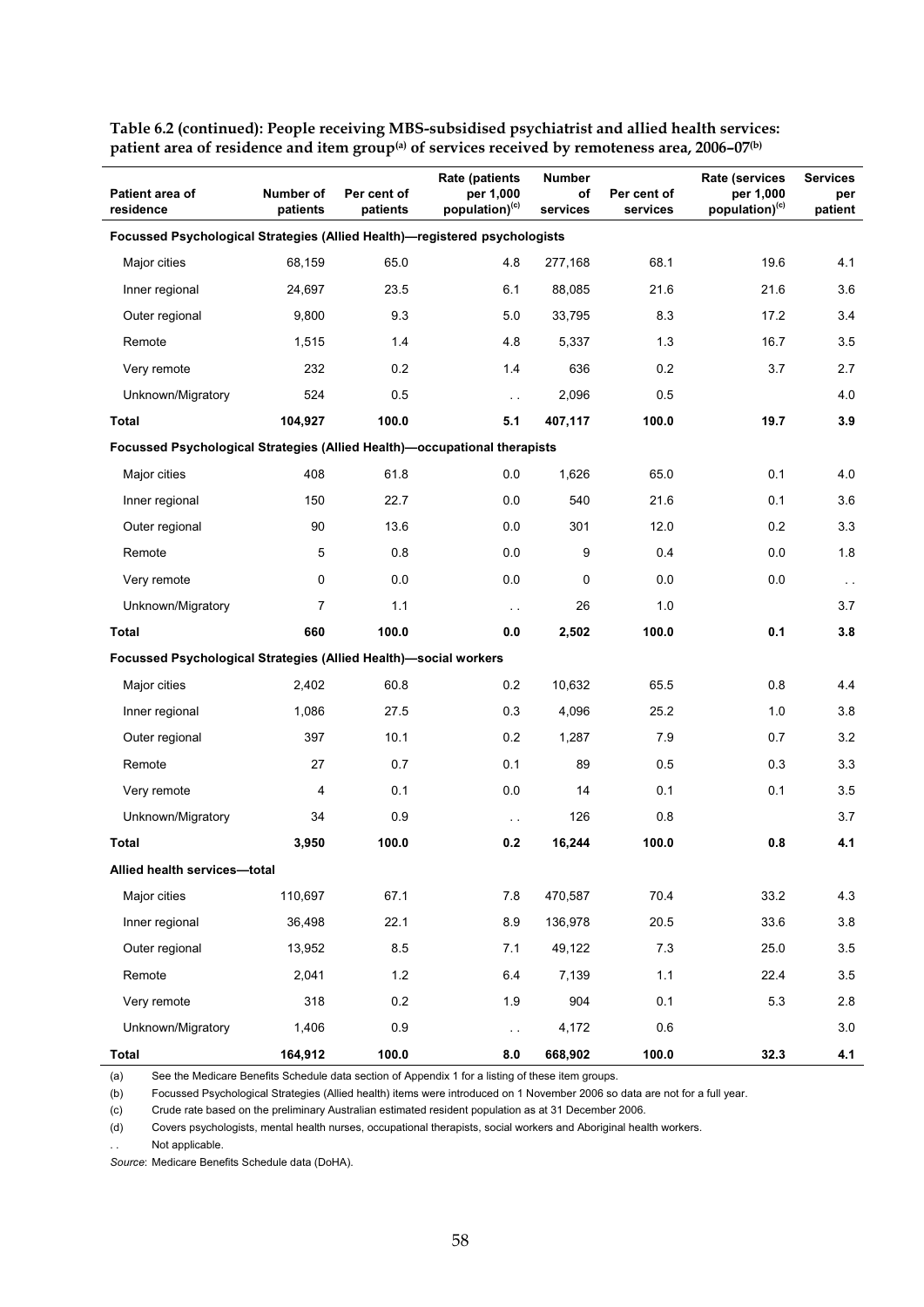New South Wales had the highest number of patients for both psychiatrists and allied health professionals but South Australia had the highest number per 1,000 population for psychiatrist items and Victoria for allied health items (Table 6.3). The Northern Territory had a considerably lower number per 1,000 population for patients of both psychiatrists and allied health professionals.

| Item group <sup>(a)</sup>                                        | <b>NSW</b> | Vic    | Qld                  | <b>WA</b> | SA             | Tas          | <b>ACT</b>              | <b>NT</b>            | Total <sup>(e)</sup> |  |
|------------------------------------------------------------------|------------|--------|----------------------|-----------|----------------|--------------|-------------------------|----------------------|----------------------|--|
| <b>Psychiatrist</b>                                              |            |        |                      |           |                |              |                         |                      |                      |  |
| Patient attendances -<br>consulting room                         | 84,978     | 74,254 | 48,227               | 20,487    | 24,234         | 4,519        | 3,496                   | 764                  | 260,959              |  |
| Patient attendances - hospital                                   | 5,069      | 4,512  | 3,739                | 1,680     | 1,031          | 664          | 183                     | 21                   | 16,899               |  |
| Patient attendances - other                                      | 2,419      | 929    | 212                  | 97        | 288            | 26           | 20                      | 1                    | 3,992                |  |
| Group psychotherapy                                              | 2,327      | 3,884  | 562                  | 186       | 342            | 294          | $\ddot{\phantom{a}}$    | $\ddotsc$            | 7,614                |  |
| Interview with non-patient                                       | 1,174      | 1,236  | 1,030                | 452       | 337            | 96           | 37                      | 7                    | 4,369                |  |
| Telepsychiatry                                                   | 156        | 42     | 88                   | 13        | $\overline{7}$ | $\mathbf{r}$ | $\ddot{\phantom{a}}$    | 3                    | 312                  |  |
| Case conferencing                                                | 73         | 235    | 15                   | 17        | 37             | 29           | $\ddotsc$               | $\ddot{\phantom{0}}$ | 414                  |  |
| Electroconvulsive therapy <sup>(d)</sup>                         | 483        | 512    | 473                  | 191       | 133            | 70           | $\ddot{\phantom{a}}$    | $\ddot{\phantom{0}}$ | 1,876                |  |
| Total psychiatrist items <sup>(e)</sup>                          | 90,312     | 78,072 | 49,610               | 20,865    | 24,643         | 4,583        | 3,421                   | 722                  | 272,228              |  |
| Rate (per 1,000 population) $^{(f)}$                             | 13.2       | 15.1   | 12.0                 | 10.0      | 15.6           | 9.3          | 10.2                    | 3.4                  | 13.1                 |  |
|                                                                  |            |        | <b>Allied health</b> |           |                |              |                         |                      |                      |  |
| Psychological Therapy<br>Services-clinical<br>psychologists      | 15,001     | 12,743 | 4,774                | 8,378     | 2,841          | 1,418        | 708                     | 124                  | 45,987               |  |
| Enhanced primary care-<br>registered psychologists               | 6,553      | 5,095  | 3,376                | 558       | 913            | 472          | 150                     | 17                   | 17,134               |  |
| Enhanced primary care-<br>mental health workers <sup>(g)</sup>   | 538        | 379    | 259                  | 58        | 191            | 9            | 5                       | 1                    | 1,440                |  |
| Focussed Psychological<br>Strategies-registered<br>psychologists | 33,591     | 35,750 | 21,644               | 4,199     | 4,883          | 2,206        | 1,467                   | 304                  | 104,044              |  |
| Focussed Psychological<br>Strategies-occupational<br>therapists  | 149        | 148    | 110                  | 131       | 76             | 38           | $\overline{\mathbf{4}}$ | 1                    | 657                  |  |
| <b>Focussed Psychological</b><br>Strategies-social workers       | 1,383      | 937    | 880                  | 289       | 326            | 49           | 35                      | 12                   | 3,911                |  |
| Total allied health items <sup>(e)</sup>                         | 54,213     | 52,690 | 29,706               | 13,073    | 8,684          | 3,923        | 2,194                   | 429                  | 164,912              |  |
| Rate (per 1,000 population) <sup>(f)</sup>                       | 7.9        | 10.2   | 7.2                  | 6.3       | 5.5            | 8.0          | 6.5                     | 2.0                  | 7.9                  |  |

**Table 6.3: People receiving MBS-subsidised psychiatrist and allied health services, by item group(a) of service provided, states and territories(b), 2006–07(c)**

(a) See the Medicare Benefits Schedule data section of Appendix 1 for a listing of these item groups.

(b) State and territory is based on the postcode of the mailing address of the patient as recorded by Medicare Australia.

(c) Psychological Therapy Services and Focussed Psychological Strategies (Allied Health) items were introduced on 1 November 2006 so data are not for a full year.

(d) Information for electroconvulsive therapy may include data for services provided by medical practitioners other than psychiatrists.

(e) The numbers of patients will not sum to the total, as a patient may receive more than one type of service in more than one state or territory and therefore may be counted in more than one MBS item group and state or territory.

(f) Crude rate based on the preliminary Australian estimated resident population as at 31 December 2005.

(g) Covers psychologists, mental health nurses, occupational therapists, social workers and Aboriginal health workers.

Not applicable.

*Source*: Medicare Benefits Schedule data (DoHA).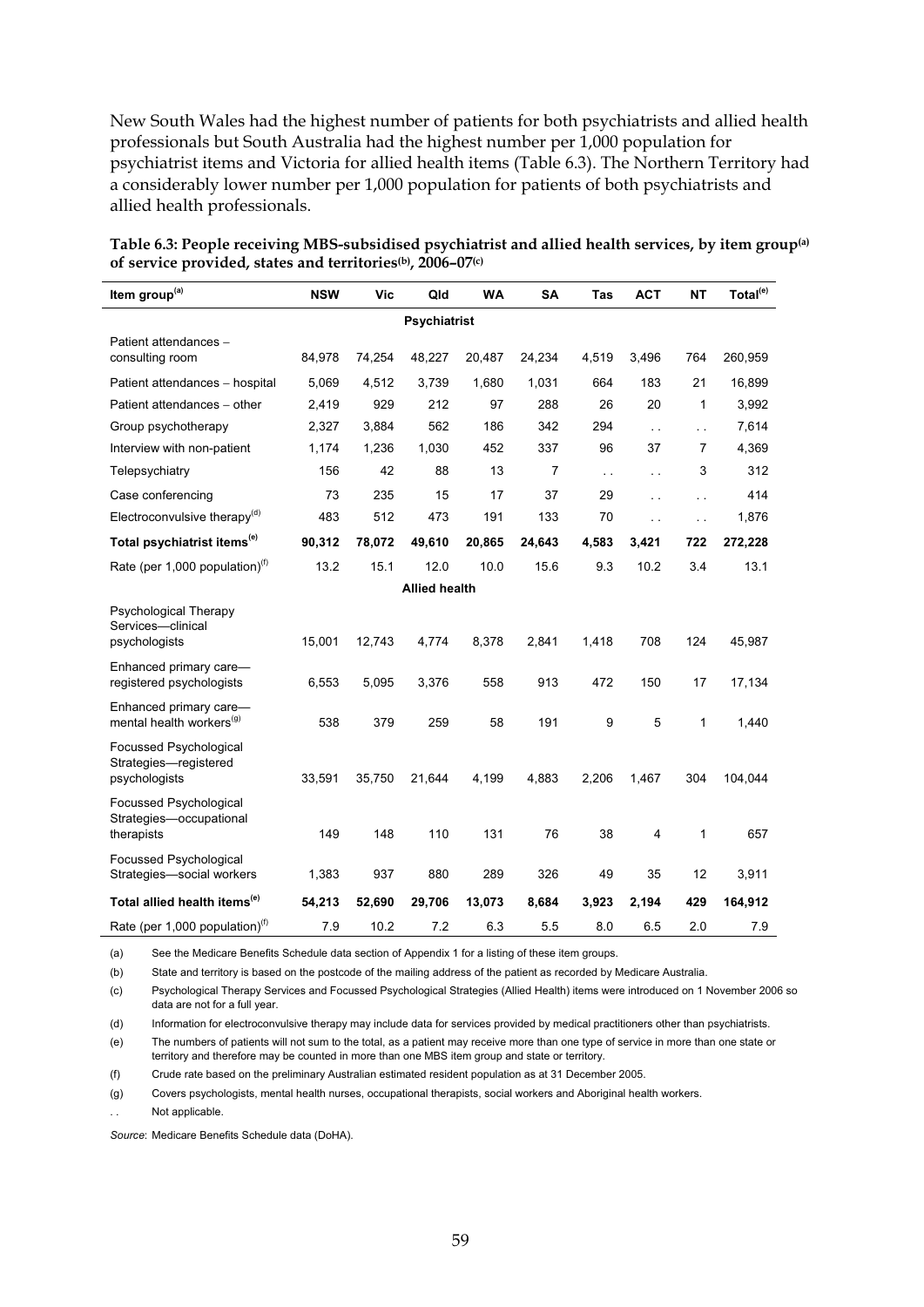## **6.3 MBS-subsidised psychiatrist and allied health services**

The previous section of this chapter focused on the number of people who received MBS-subsidised mental health services. In this section, the focus is on the number of services provided.

In 2006–07, there were 1,986,533 services provided by psychiatrists and 668,902 services provided by allied health professionals that were subsidised through the MBS. Thus the MBS subsidised a total of 2,655,435 psychiatrist and allied health services. This is equivalent to 127.3 services per 1,000 population (Table 6.4). These services represented 1% of all MBS-subsidised services (257.9 million). The services provided by psychiatrists represented 9.2% of all the MBS-subsidised specialist attendances (21.7 million) provided in that year and were equivalent to a rate of 95.3 services per 1,000 population.

Most of the MBS-subsidised psychiatrist services (84.5%) were attendances provided in consulting rooms, followed by attendances in hospitals (11.4%). Group psychotherapy accounted for most of the other services provided (2.1%).

Victoria accounted for the highest proportion of MBS-subsidised psychiatrist and allied health services provided (33.2%), as well as the highest rate (170.8 per 1,000 population) among the states and territories (Table 6.4). New South Wales had the second highest proportion of services provided (31.1%). However, when population size is taken into account, there were more MBS-subsidised psychiatrist and allied health services provided in South Australia than in New South Wales (131.9 and 120.3 per 1,000 population, respectively). The Northern Territory had the lowest rate, with 27.8 MBS-subsidised psychiatrist and allied health services provided per 1,000 population.

There was a decline in the number of MBS-subsidised psychiatrist services from 2001–02 to 2006–07 at an average annual rate of 1.1% (Table 6.5). However, the introduction of MBS allied health items for people with chronic conditions and complex care needs in July 2004, followed by the uptake of the new MBS items provided by psychologists, occupational therapists and social workers from November 2006, resulted in an increase in the overall number of services subsidised by Medicare for both psychiatrists and allied health professionals to 2,655,435 in 2006–07.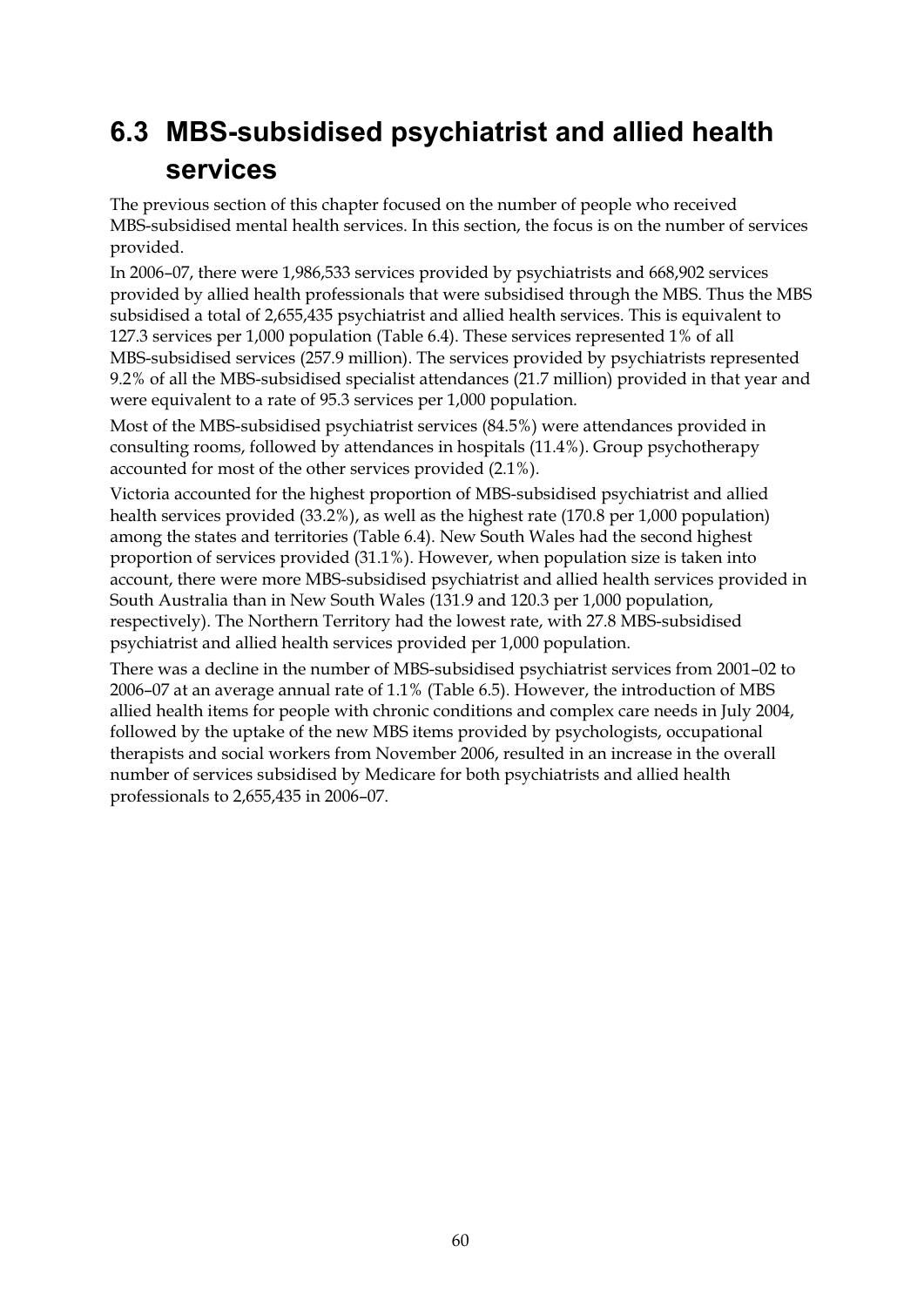| Item group <sup>(a)</sup>                                      | <b>NSW</b> | Vic     | Qld                  | <b>WA</b> | <b>SA</b> | Tas    | <b>ACT</b>   | <b>NT</b> | Total     |
|----------------------------------------------------------------|------------|---------|----------------------|-----------|-----------|--------|--------------|-----------|-----------|
| <b>Psychiatrist</b>                                            |            |         |                      |           |           |        |              |           |           |
| Patient attendances -                                          |            |         |                      |           |           |        |              |           |           |
| consulting room                                                | 527,866    | 555,617 | 286,468              | 93,853    | 160,850   | 30,985 | 18,968       | 4,130     | 1,678,737 |
| Patient attendances - hospital                                 | 51,239     | 69,328  | 59,579               | 21,928    | 13,180    | 9,172  | 1,539        | 202       | 226,167   |
| Patient Attendances - other                                    | 8,637      | 3,780   | 755                  | 470       | 787       | 59     | 74           | 1         | 14,563    |
| Group psychotherapy                                            | 13,764     | 20,382  | 3,669                | 1,151     | 670       | 1,908  | 138          | 7         | 41,689    |
| Interview with non-patient                                     | 1,671      | 1,823   | 1,444                | 527       | 446       | 131    | 44           | 7         | 6,093     |
| Telepsychiatry                                                 | 347        | 71      | 196                  | 23        | 11        | 3      | 1            | 13        | 665       |
| Case conferencing                                              | 89         | 412     | 18                   | 24        | 49        | 37     | $\mathbf{1}$ | 7         | 637       |
| Electroconvulsive therapy <sup>(d)</sup>                       | 4,590      | 4,648   | 5,037                | 1,478     | 1,444     | 670    | 112          | 3         | 17,982    |
| <b>Total psychiatrist items</b>                                | 608,203    | 656,061 | 357,166              | 119,454   | 177,437   | 42,965 | 20,877       | 4,370     | 1,986,533 |
| Rate (per 1,000 population) $(e)$                              | 88.7       | 127.0   | 86.4                 | 57.4      | 112.6     | 87.4   | 62.1         | 20.6      | 95.3      |
|                                                                |            |         | <b>Allied health</b> |           |           |        |              |           |           |
| Psychological Therapy<br>Services-clinical                     |            |         |                      |           |           |        |              |           |           |
| psychologists                                                  | 60,306     | 56,251  | 17,920               | 36,114    | 10,110    | 5979   | 2875         | 391       | 189,946   |
| Enhanced primary care -<br>registered psychologists            | 18,718     | 15,249  | 9,825                | 1,631     | 2,048     | 1,237  | 447          | 35        | 49,190    |
| Enhanced primary care-<br>mental health workers <sup>(f)</sup> | 1,658      | 1,052   | 732                  | 152       | 274       | 24     | 10           | 1         | 3,903     |
| Focussed Psychological<br>Strategies-registered                |            |         |                      |           |           |        |              |           |           |
| psychologists                                                  | 129,114    | 148,889 | 81,404               | 16,783    | 16,511    | 8,078  | 5,236        | 1,102     | 407,117   |
| <b>Focussed Psychological</b><br>Strategies-occupational       |            |         |                      |           |           |        |              |           |           |
| therapists                                                     | 574        | 654     | 366                  | 409       | 324       | 161    | 13           | 1         | 2,502     |
| <b>Focussed Psychological</b><br>Strategies-social workers     | 6,179      | 4,268   | 3,216                | 1,177     | 1,133     | 158    | 97           | 16        | 16,244    |
| <b>Total allied health items</b>                               | 216,549    | 226,363 | 113,463              | 56,266    | 30,400    | 15,637 | 8,678        | 1,546     | 668,902   |
| Rate (per 1,000 population) <sup>(e)</sup>                     | 31.6       | 43.8    | 27.5                 | 27.0      | 19.3      | 31.8   | 25.8         | 7.3       | 32.1      |
| <b>Total psychiatrist and allied</b>                           |            |         |                      |           |           |        |              |           |           |
| health items                                                   | 824,752    | 882,424 | 470,629              | 175,720   | 207,837   | 58,602 | 29,555       | 5,916     | 2,655,435 |
| Rate (per 1,000 population) <sup>(e)</sup>                     | 120.3      | 170.8   | 113.9                | 84.4      | 131.9     | 119.2  | 87.8         | 27.8      | 127.3     |

**Table 6.4: MBS-subsidised psychiatrist and allied health services, by item group(a) of service provided, states and territories(b), 2006–07(c)** 

(a) See the Medicare Benefits Schedule data section of Appendix 1 for a listing of these item groups.

(b) State and territory is based on the postcode of the mailing address of the patient as recorded by Medicare Australia.

(c) Psychological Therapy Services and Focussed Psychological Strategies (Allied Health) items were introduced on 1 November 2006 so data are not for a full year.

(d) Information for electroconvulsive therapy may include data for services provided by medical practitioners other than psychiatrists.

(e) Crude rate based on the preliminary Australian estimated resident population as at 31 December 2006.

(f) Covers psychologists, mental health nurses, occupational therapists, social workers and Aboriginal health workers.

*Source*: Medicare Benefits Schedule data (Medicare Australia 2007b and DoHA).